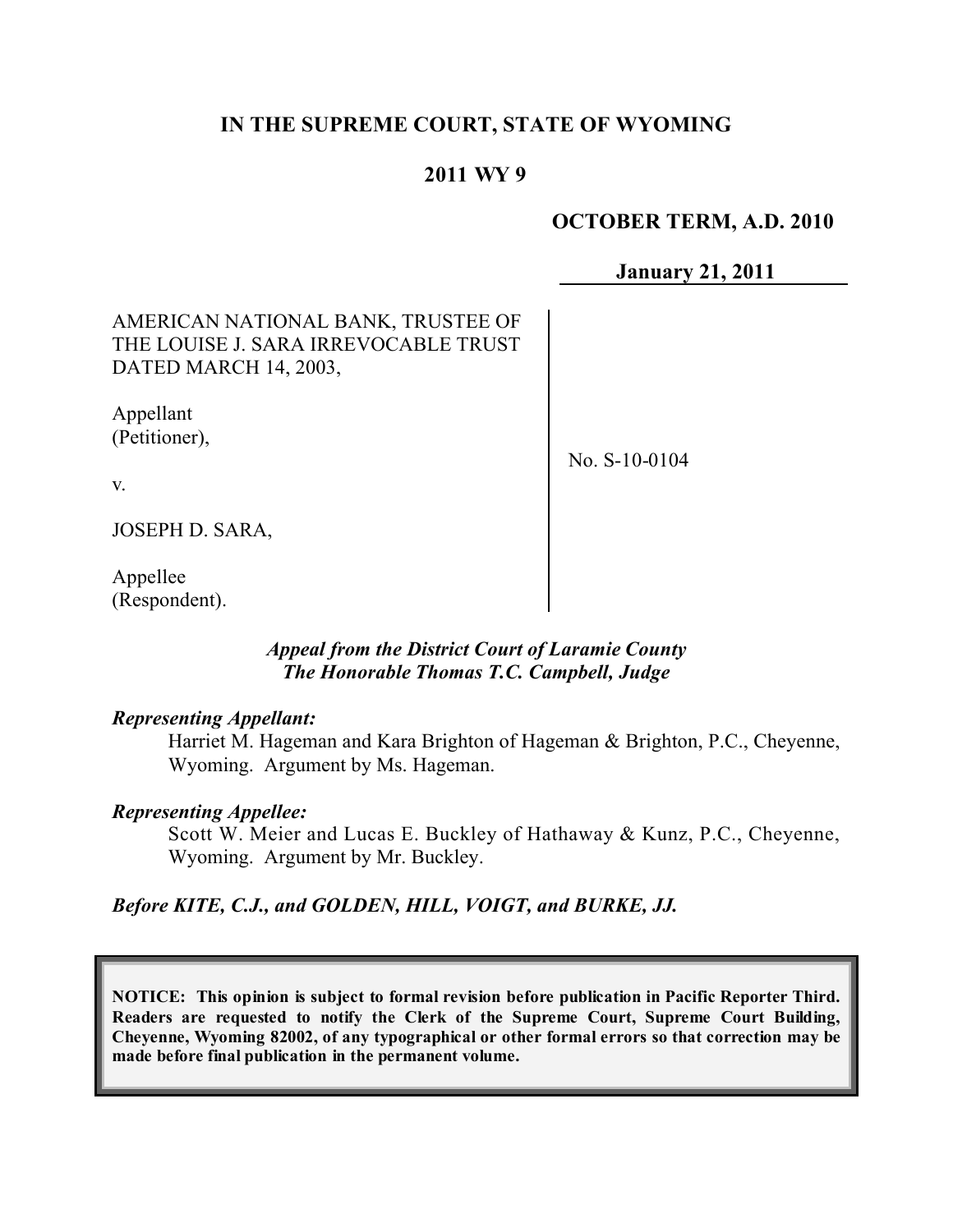### **VOIGT, Justice.**

[¶1] American National Bank (ANB), acting as Trustee of the Louise J. Sara Irrevocable Trust, appeals the district court's denial of ANB's motion to enforce a settlement agreement between Louise J. Sara and Joseph D. Sara (Joseph). ANB is also appealing the district court's denial of attorneys' fees and costs associated with filing the motion to enforce. Finding that the district court erred in denying ANB's motion to enforce, we will reverse that portion of the district court's order with further instructions as detailed below, but we will uphold the district court's denial of an award of attorneys' fees and costs.

#### **ISSUES**

[¶2] 1. Did the district court err in finding that the current action was a quiet title action and therefore the district court did not retain jurisdiction to decide the matter?

2. Did the district court err in finding that the Release, Waiver and Satisfaction of All Claims did not discharge the mortgage and note at issue in this case?

3. Did the district court abuse its discretion by ordering the parties to pay their own attorneys' fees and costs?

#### **FACTS**

[¶3] The history of this case and the development of the current conflict dates back to 2000. A series of lawsuits, countersuits, and motions were filed in late 2000 and beyond, between members of the Sara family, against each other, personally, and in their capacity as personal representatives and trustees of various family trusts. The actions involved numerous issues arising out of squabbles over ownership and control of various real and personal property owned by the Sara family and trusts controlled by members of the Sara family. The disputes ultimately led to a Release, Waiver and Satisfaction of all Claims (Release), which Release was signed in October 2001, by all of the parties, both personally and in their capacity as personal representatives or trustees. As a result of the Release, the parties filed a Stipulation for Dismissal with Prejudice of all the actions previously filed by the parties. The district court then entered an Order of Dismissal with Prejudice, signed by all of the parties, dismissing with prejudice all of the parties' lawsuits. In addition to dismissing all of the lawsuits, and at the request of the parties, the district court also ordered that it would retain jurisdiction over the action in order to enforce the Release in the future.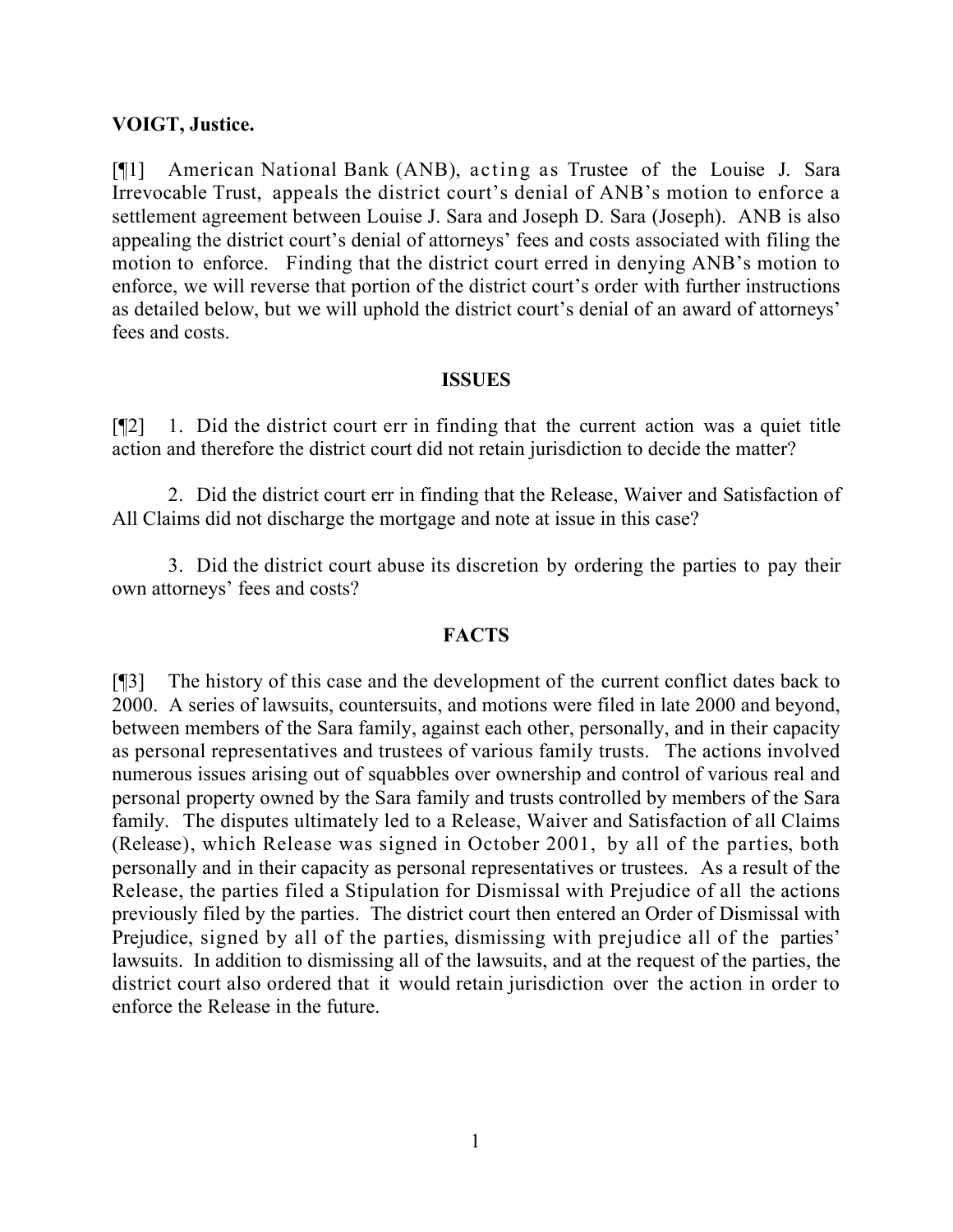[¶4] In May 2009, ANB, acting as Trustee of the Louise J. Sara Irrevocable Trust, filed a Motion to Enforce Release, Waiver and Satisfaction of All Claims.<sup>1</sup> ANB's motion was in response to a demand by Joseph for payment on a note secured by a mortgage on property belonging to the Louise J. Sara Irrevocable Trust. The property, located at 422 West 3rd Avenue in Cheyenne, was transferred to the Louise J. Sara Irrevocable Trust pursuant to the Release. Prior to the property being transferred, it was part of the Restated Dominic Sara Living Trust Agreement, controlled by Joseph as the Trustee. ANB's motion to enforce argued that the note and mortgage were discharged pursuant to the Release and Joseph's attempts to collect on the note violated the Release. The motion requested that the district court enforce the Release and find that the note and mortgage had been discharged by the Release. ANB also sought attorneys' fees and expenses associated with ANB's motion. The district court denied ANB's motion to enforce, holding that ANB's motion to enforce was actually a quiet title action and that the district court did not retain jurisdiction over such an action. The district court further ruled that to the extent it retained jurisdiction over any portion of ANB's motion to enforce, the Release did not discharge the note and mortgage. The district court also denied ANB's request for attorneys' fees and expenses. This appeal by ANB followed.

#### **DISCUSSION**

#### *Did the district court err in finding that the current action was a quiet title action and therefore the district court did not retain jurisdiction to decide the matter?*

[¶5] This question of whether a district court lacks jurisdiction to decide a matter is reviewed *de novo*. *See William F. West Ranch, LLC v. Tyrrell*, 2009 WY 62, ¶ 9, 206 P.3d 722, 726 (Wyo. 2009); *Douglass v. Wyo. Dep't of Transp.*, 2008 WY 77, ¶ 9, 187 P.3d 850, 853 (Wyo. 2008). The law in Wyoming relating to retained jurisdiction is clear: a court may retain jurisdiction over a stipulation or settlement agreement for the purpose of enforcing the terms of the stipulation or settlement agreement, if the order of dismissal so provides and the parties agree. *Rawlinson v. Wallerich*, 2006 WY 52, ¶ 12, 132 P.3d 204, 208-09 (Wyo. 2006) (citing 8 [James Wm. Moore et al.,] *Moore's Federal Practice* [§] 41.34[[6][a], at 41-122, [h], at 41-125 (3d ed. (2010)])).

[¶6] In response to ANB's Motion to Enforce Release, Waiver and Satisfaction of All Claims, the district court determined that ANB's motion was a quiet title action and, based on the Release, the district court did not retain jurisdiction over such an action. We disagree with the district court and hold that ANB's motion was not a quiet title action but, rather, was a motion to enforce the Release, which is exactly the kind of action over which the district court retained jurisdiction. The Release provides that "[t]he parties

l

<sup>&</sup>lt;sup>1</sup> Louise J. Sara is the mother of Joseph, both of whom were parties to the Release. Louise J. Sara was the Trustee of the trust bearing her name until her death in 2007, at which time ANB became the Trustee.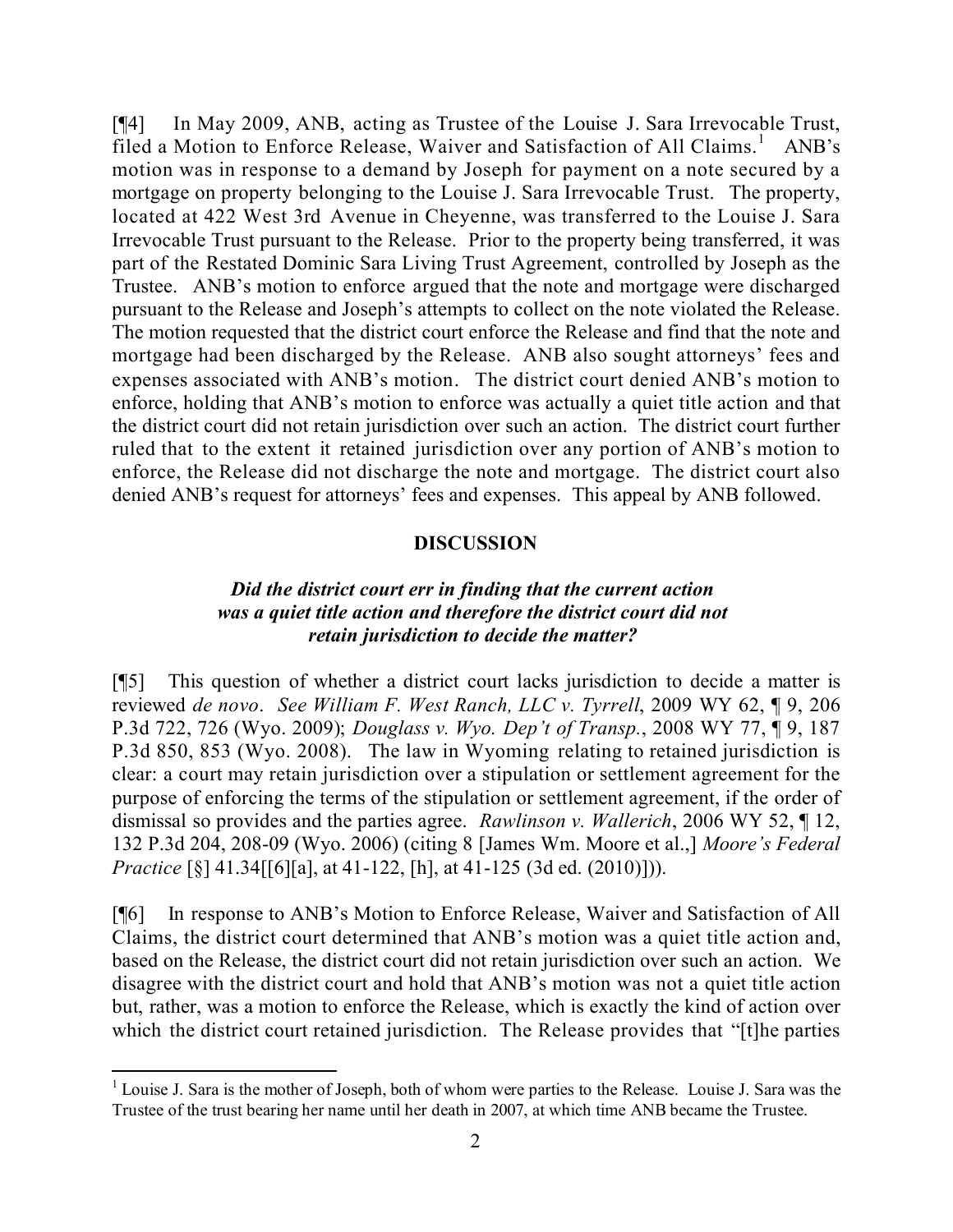agree that the Court will retain jurisdiction in this matter for the purpose of enforcing the terms and conditions of this Release." Additionally, the subsequent Stipulation for Dismissal with Prejudice entered by the parties provides that "[t]he parties also request that this Court retain jurisdiction in this matter for the purpose of enforcing the RELEASE, WAIVER AND SATISFACTION OF ALL CLAIMS agreed to by the parties."

[¶7] In part, ANB's motion to enforce provides as follows:

American National Bank (ANB), Trustee of the Louise J. Sara Irrevocable Trust Dated March 14, 2003 (Louise Sara Trust) . . . pursuant to the Order of Dismissal with Prejudice filed in the above-captioned matter, hereby moves this Honorable Court for an Order enforcing the "Release, Waiver and Satisfaction of all Claims" ("the Release") in its favor. In support of this Motion, ANB states the following:

- 1. The Release was executed by all Plaintiffs, Defendants, Counter-Plaintiffs and Counter-Defendants on October 31, 2001, including Joseph D. Sara and Sharon L. Sara.
- 2. The Release fully and finally settled all claims originating out of lawsuits surrounding the property of Louise J. Sara and the Estate of Dominic Sara and the Dominic Sara Living Trust, including mortgages.
- 3. Joseph D. and Sharon L. Sara have attempted to collect on a certain "mortgage" which allegedly encumbered real property that was in dispute as part of the above-captioned lawsuits. Specifically, Mr. and Mrs. Sara claim to have a "mortgage" that allegedly encumbers the home where Louise J. Sara (Joseph D. Sara's mother) lived prior to her passing, which property is located at 422 West 3rd Avenue, Cheyenne, Wyoming.
- . . . .
- 5. The "mortgage" was fully and finally released, waived and satisfied under the terms of the Release.
- 6. The real property allegedly encumbered by the "mortgage," referred to in the "mortgage" as "Tract Two,"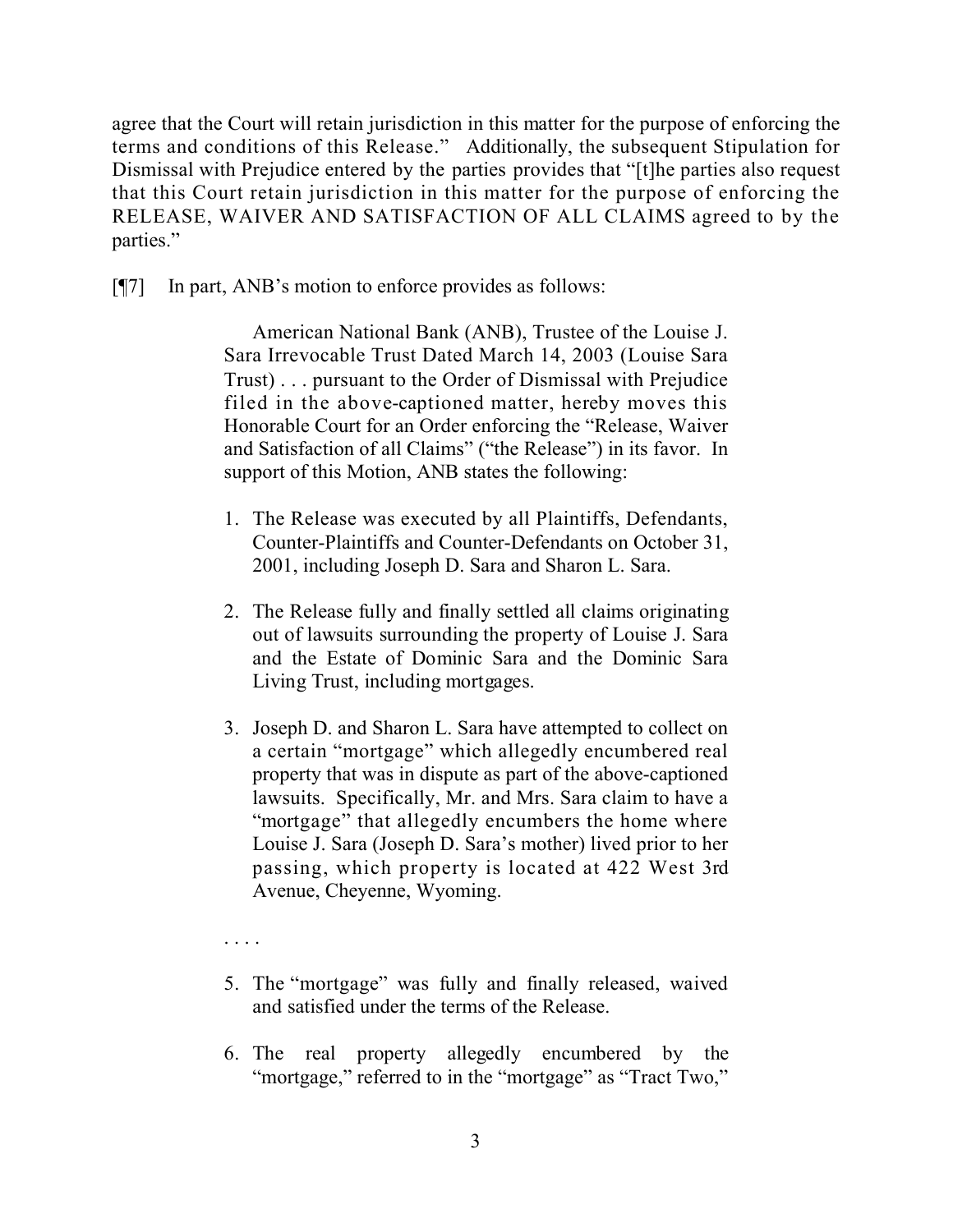was released from the "mortgage," and as of October 31, 2001, the "mortgage" had no further legal effect as to the property.

. . . .

WHEREFORE, ANB respectfully requests that this Court enter an Order enforcing the Release in its favor . . . .

[¶8] It is clear that the parties requested, and the district court ordered, that the district court retain jurisdiction in order to enforce the Release. ANB's motion was in response to Joseph's attempts to collect on the note and mortgage, which note and mortgage existed prior to the Release. Furthermore, the note and mortgage related to property and parties subject to the Release. Consequently, Joseph's attempts to collect on the note and mortgage relating to this particular property, against a party to the Release, directly implicated the terms and conditions of the Release. ANB's motion sought to enforce the Release, which was the purpose of the district court's retained jurisdiction. The question was whether the note and mortgage were released in the settlement. This was not a quiet title action.

### *Did the district court err in finding that the Release, Waiver and Satisfaction of All Claims did not discharge the mortgage and note at issue?*

[¶9] Although the district court determined that ANB's motion was really a quiet title action and therefore the district court did not retain jurisdiction, the district court went on to hold that to the extent the district court did retain jurisdiction over the matter that the Release did not discharge the mortgage and note. We find that conclusion to be in error. The determination of this issue requires this Court to interpret the Release entered into by the parties.

[¶10] "A settlement agreement is a contract and, therefore, subject to the same legal principles that apply to any contract." *Dobson v. Portrait Homes, Inc.*, 2005 WY 95, ¶ 9, 117 P.3d 1200, 1204 (Wyo. 2005); *see also Dorr v. Wyo. Bd. of Certified Pub. Accountants*, 2006 WY 144, ¶ 16, 146 P.3d 943, 953 (Wyo. 2006). In that regard, we have said the following relating to the interpretation of contracts:

> The primary focus is on determining the intent of the parties to the contract. The initial question is whether the language of the contract is clear and unambiguous. If it is, then the trial court determines the parties' intent from the contract language alone. It does not consider extrinsic evidence, although it may consider the context in which the contract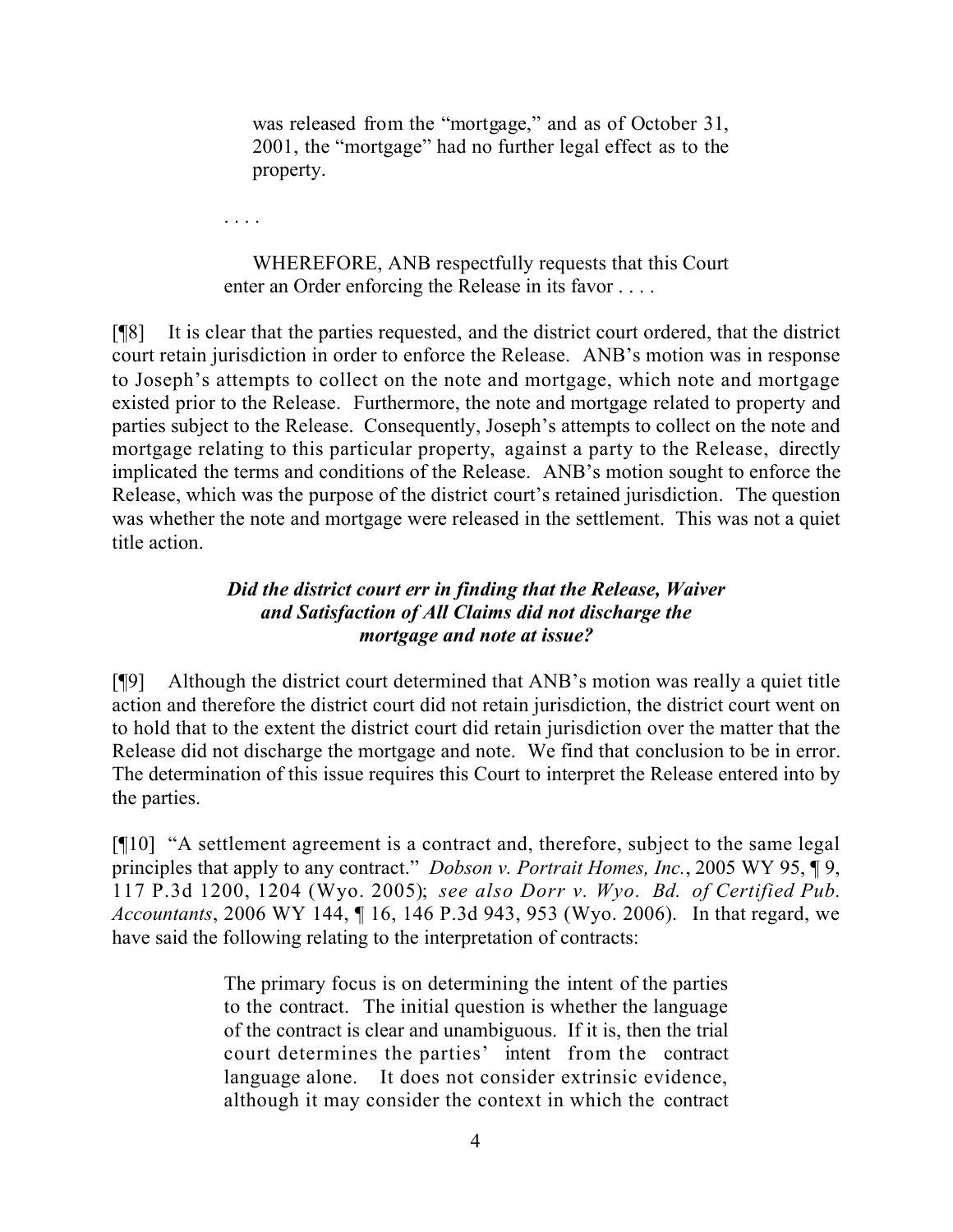was written, including the subject matter, the purpose of the contract, and the circumstances surrounding its making, all to help ascertain what the parties intended when they made the contract. The trial court then enforces the contract in accordance with the plain meaning its language would be given by a reasonable person. All of these issues―deciding whether a contract is unambiguous, determining the parties' intent from the unambiguous language, and enforcing the contract in accordance with its plain meaning―involve questions of law for the trial court. When we undertake *de novo* review of the trial court's conclusions of law, we follow the same familiar path. *See Double Eagle Petroleum & Mining Corp. v. Questar Exploration & Production Co.*, 2003 WY 139, ¶¶ 7-8, 78 P.3d 679, 681-82 (Wyo. 2003), *and cases cited therein.*

*Terris v. Kimmel*, 2010 WY 110, ¶ 7, 236 P.3d 1022, 1025 (Wyo. 2010) (quoting *Horse Creek Conservation Dist. v. State ex rel. Wyo. Attorney Gen.*, 2009 WY 143, ¶ 25, 221 P.3d 306, 315 (Wyo. 2009)).

[¶11] Regarding the property in question, the Release provides as follows:

At Closing, Louise J. Sara shall be deeded the property located at 422 West 3rd Avenue, Cheyenne, Wyoming, by Warranty Deed in the form attached hereto as Exhibit B. Such Warranty Deed transfers to Louise J. Sara the Trust's ownership in the following described real estate:

> The property located at 422 West 3rd Avenue, Cheyenne, Wyoming, more particularly described as:

> > Lot 12, Block 25, Moore Haven Heights Addition, Second Filing, City of Cheyenne, Laramie County, Wyoming, including improvements thereon.

Louise J. Sara assumes all existing liabilities and expenses associated with the foregoing property.

The district court and Joseph rely on the final provision of this section of the Release, which states that Louise J. Sara would assume all liabilities and expenses associated with the property, in order to argue that the Release did not discharge the mortgage and note associated with the property. However, that provision is just one of many in the Release.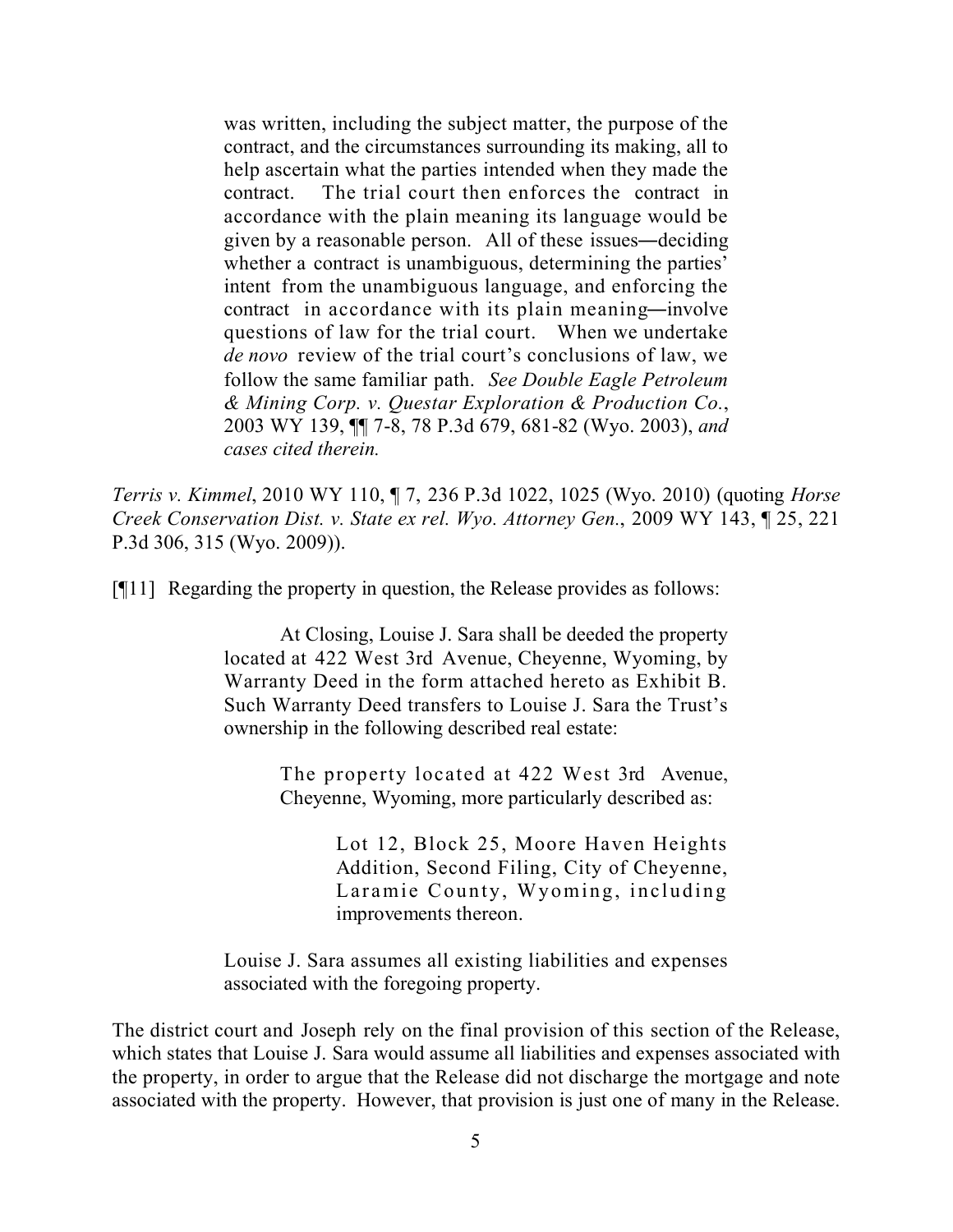When interpreting a contract, "the contract as a whole should be considered, with each part being read in light of all other parts." *Dorr*, 2006 WY 144, ¶ 16, 146 P.3d at 953. To that end, when the Release is considered as a whole, the purpose and intent of the Release become clear. The intent of the Release was to satisfy and release all existing claims that all the parties had against each other, which included the mortgage and note. Two such provisions in the Release support this interpretation. The first of those provisions provides as follows:

> 21. This Release, Waiver and Satisfaction of All Claims (Release) is entered into as a full, complete, and total settlement of any and all claims held by plaintiffs, defendants, counter-plaintiffs, or counter-defendants, their heirs, assigns, and/or beneficiaries, direct or indirect, economic or noneconomic, and any claims that may or may not be known and/or contemplated as of the date of this Release. *The parties further agree to execute any and all documents necessary to effectuate the purpose of this Release, whether such documents are specifically referenced herein or are otherwise necessary.*

(Emphasis added.)

[¶12] The second provision in the Release that provides insight into the intent of the Release provides as follows:

> 22. The terms of this Release as set forth above are more than a mere recital, and act as an acknowledgment of the full, complete, and total settlement of any claims alleged or asserted for purposes of these lawsuits, or that could have been alleged or asserted and which may originate from the factual matters that form the basis for the lawsuits that were filed by the parties.

These provisions underscore the obvious intent behind the parties entering into the Release. Clearly the parties intended to settle once and for all any claims that they had against one another. The Release is clear and the language is unambiguous. Any claims that Joseph had based on the note and mortgage as they related to the property that Louise J. Sara took pursuant to the Release were extinguished when Joseph signed the Release, and he was obligated to execute a release of the mortgage.

[¶13] Joseph argues that such an interpretation is erroneous because it would render the clause in the Release requiring Louise J. Sara to assume all existing liabilities and expenses associated with the property meaningless. It is true that when we construe a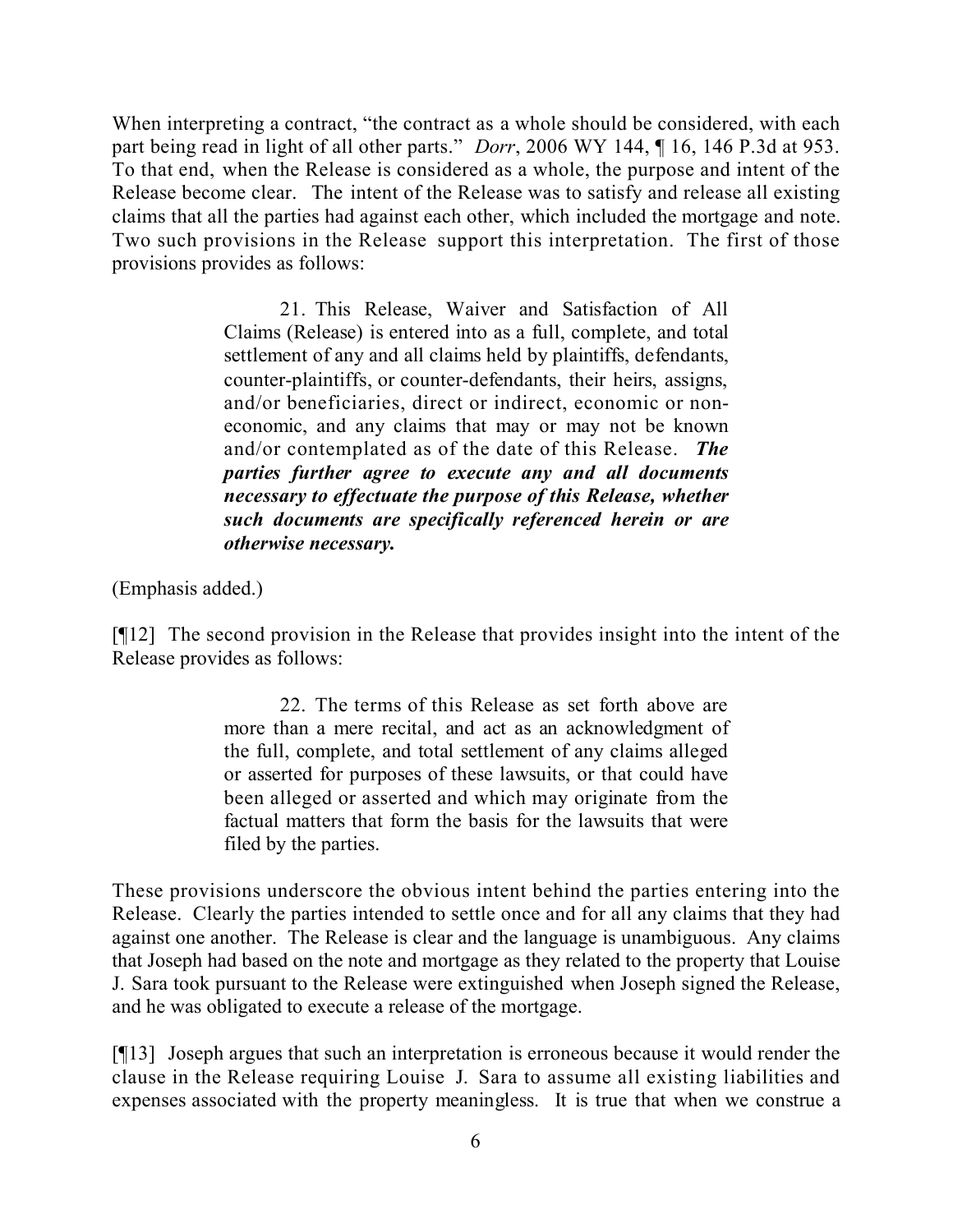contract, we endeavor to avoid interpreting it in a way that would render any provision meaningless. *Scherer v. Laramie Reg'l Airport Bd.*, 2010 WY 105, ¶ 11, 236 P.3d 996, 1003 (Wyo. 2010). The Release is unambiguous and, contrary to Joseph's position, we have interpreted the Release consistent with the parties' intent and in a manner that gives effect to each provision. Our conclusion that the intent of the Release was to discharge any and all claims the parties had against each other does not render meaningless the provision regarding Louise J. Sara taking the property subject to existing liabilities and expenses. Instead, that provision remains entirely effective against third parties who were not parties to the Release. The mortgage and note existed prior to the execution of the Release and affected property and parties that were part of and subject to the Release. To conclude that the Release did not discharge the mortgage and note would undermine the purpose and intent of the Release, that the parties release all claims and liabilities against each other. Consequently, we find that the district court erred in concluding that the Release did not discharge the mortgage and note. We will remand to the district court for entry of an order enforcing the Release and discharging the note and mortgage in question.

## *Did the district court abuse its discretion by ordering the parties to pay their own attorneys' fees and costs?*

[¶14] ANB argues that the district court abused its discretion when it ordered each party to pay its own attorneys' fees and costs associated with filing and defending the motion to enforce. Regarding denials of an award of attorneys' fees and costs, we have said the following:

> We review the denial of an award for attorney fees for an abuse of discretion. *Mueller v. Zimmer*, 2007 WY 195, ¶ 11, 173 P.3d 361, 364 (Wyo. 2007) (citing *Cline v. Rocky Mountain, Inc.*, 998 P.2d 946, 951 (Wyo. 2000)).

> > A court abuses its discretion only when it acts in a manner which exceeds the bounds of reason under the circumstances. The burden is placed upon the party who is attacking the trial court's ruling to establish an abuse of discretion, and the ultimate issue is whether the court could reasonably conclude as it did.

*Cline,* 998 P.2d at 951 (quoting *Johnston v. Stephenson*, 938 P.2d 861, 862 (Wyo. 1997)).

We have said that "[j]udicial discretion is a composite of many things, among which are conclusions drawn from objective criteria; it means a sound judgment exercised with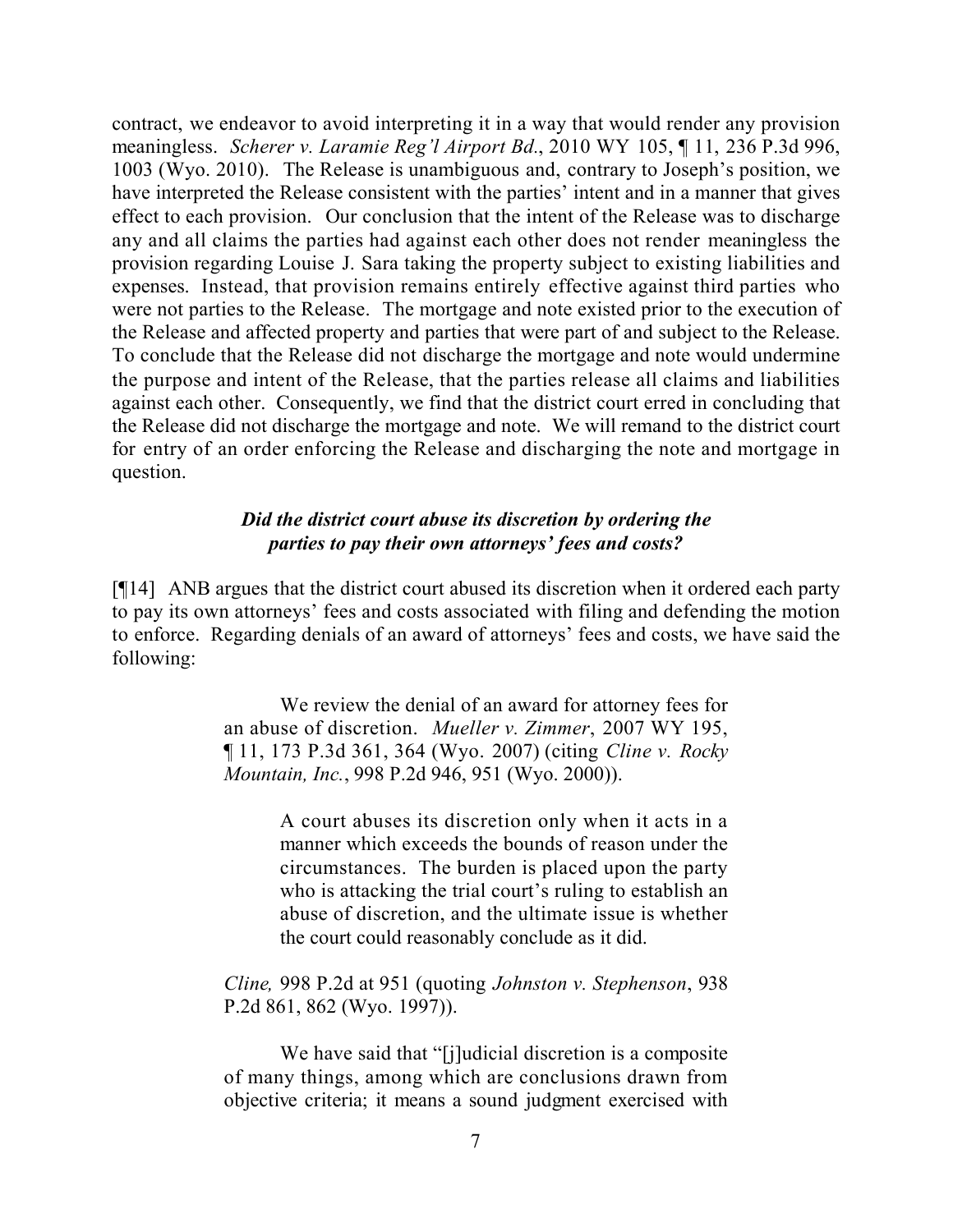regard to what is right under the circumstances and without doing so arbitrarily or capriciously." *Mueller*, ¶ 11, 173 P.3d at 364 (quoting *Ekberg v. Sharp*, 2003 WY 123, ¶ 9, 76 P.3d 1250, 1253 (Wyo. 2003)). If the record includes sufficient evidence to support the district court's exercise of discretion, we uphold its decision. *MTM v. LD (In re KJD)*, 2002 WY 26, ¶ 21, 41 P.3d 522, 527 (Wyo. 2002).

*Stafford v. JHL, Inc*., 2008 WY 128, ¶¶ 14-15, 194 P.3d 315, 318 (Wyo. 2008). Furthermore,

> Wyoming follows the American rule that each party is normally responsible for his or her own attorney fees. There are two exceptions to this rule: when there is an express statutory authorization or a contractual provision that allows for an award of attorney fees to a party. We have denied attorney fees where neither exception is applicable.

*Snodgrass v. Rissler & McMurry Co.*, 903 P.2d 1015, 1017 (Wyo. 1995) (internal citations omitted).

[¶15] The Release provides the following regarding attorneys' fees and costs:

26. As part of this Release, Louise J. Sara, Richard P. Sara, Joseph D. Sara, and Sharon L. Sara acknowledge that they have had the opportunity to consult with and be represented by independent legal counsel of their own choosing, and that each of the parties shall be responsible for their own attorneys' fees, costs, and associated expenses pertaining to the prosecution and defense of these lawsuits.

This provision does not pertain to the current issue of attorneys' fees and costs associated with ANB's later motion to enforce; rather, it pertains to fees and costs that occurred prior to the Release. There is no contract between the parties that would alter the American rule as it applies to the attorneys' fees and costs relating to ANB's motion to enforce.

[¶16] ANB acknowledges that Wyoming follows the American rule; nevertheless, ANB argues that Joseph should be required to pay ANB's attorneys' fees and costs because Joseph acted in bad faith in concealing the existence of the mortgage and note until long after the Release was executed, and then attempted to collect on the note and mortgage. ANB relies on *Snodgrass*, 903 P.2d at 1017, for the proposition that in the absence of a contractual provision or statutory authority a party may be awarded attorneys' fees and